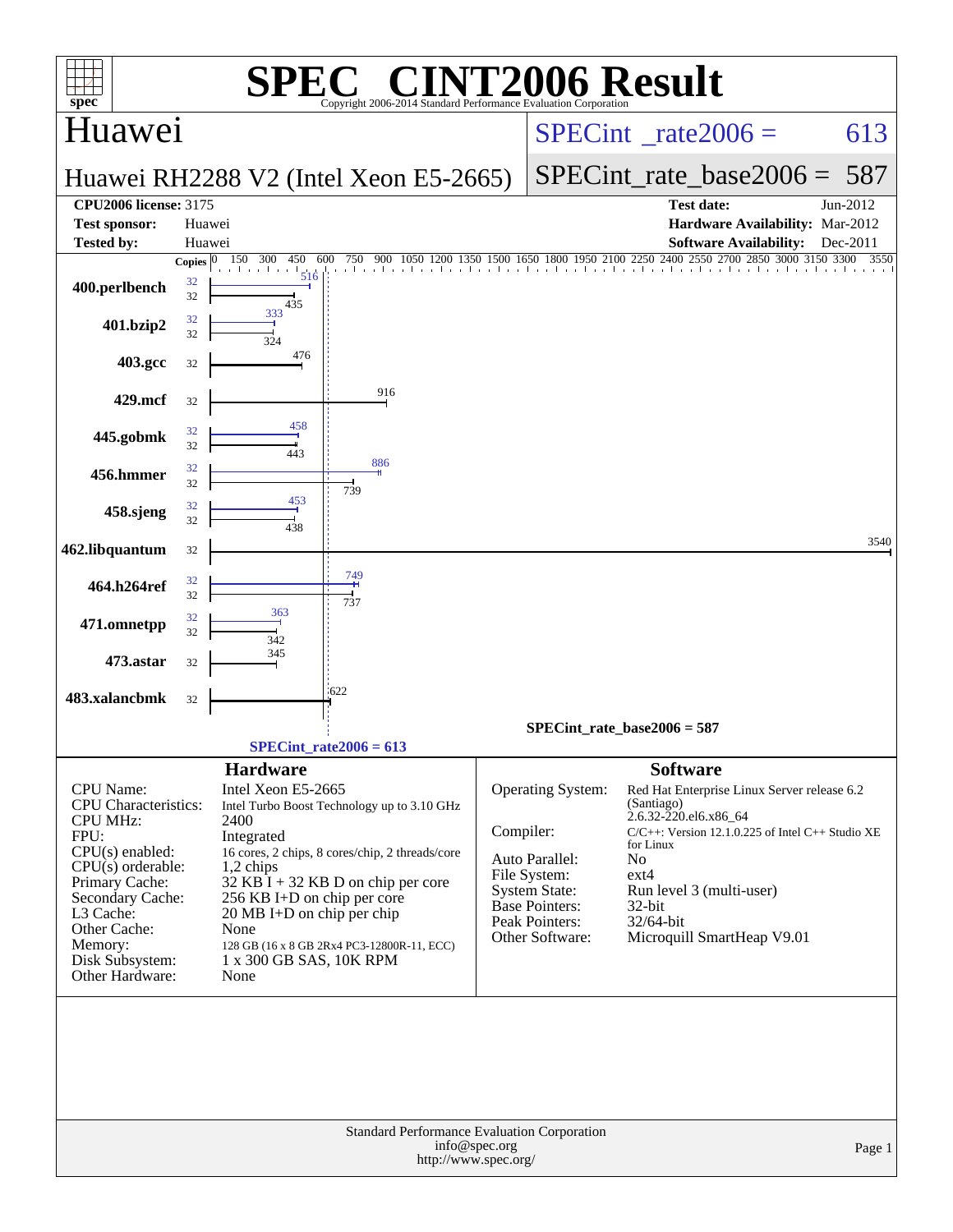

#### Huawei

#### SPECint rate  $2006 = 613$

#### Huawei RH2288 V2 (Intel Xeon E5-2665)

[SPECint\\_rate\\_base2006 =](http://www.spec.org/auto/cpu2006/Docs/result-fields.html#SPECintratebase2006) 587

**[CPU2006 license:](http://www.spec.org/auto/cpu2006/Docs/result-fields.html#CPU2006license)** 3175 **[Test date:](http://www.spec.org/auto/cpu2006/Docs/result-fields.html#Testdate)** Jun-2012

**[Test sponsor:](http://www.spec.org/auto/cpu2006/Docs/result-fields.html#Testsponsor)** Huawei **[Hardware Availability:](http://www.spec.org/auto/cpu2006/Docs/result-fields.html#HardwareAvailability)** Mar-2012 **[Tested by:](http://www.spec.org/auto/cpu2006/Docs/result-fields.html#Testedby)** Huawei **[Software Availability:](http://www.spec.org/auto/cpu2006/Docs/result-fields.html#SoftwareAvailability)** Dec-2011

#### **[Results Table](http://www.spec.org/auto/cpu2006/Docs/result-fields.html#ResultsTable)**

|                                                                                                          | <b>Base</b>   |                |              |                |            |                |       | <b>Peak</b>   |                |              |                |              |                |              |
|----------------------------------------------------------------------------------------------------------|---------------|----------------|--------------|----------------|------------|----------------|-------|---------------|----------------|--------------|----------------|--------------|----------------|--------------|
| <b>Benchmark</b>                                                                                         | <b>Copies</b> | <b>Seconds</b> | <b>Ratio</b> | <b>Seconds</b> | Ratio      | <b>Seconds</b> | Ratio | <b>Copies</b> | <b>Seconds</b> | <b>Ratio</b> | <b>Seconds</b> | <b>Ratio</b> | <b>Seconds</b> | <b>Ratio</b> |
| 400.perlbench                                                                                            | 32            | 719            | 435          | 718            | 435        | 719            | 435   | 32            | 606            | 516          | 608            | 514          | 604            | 518          |
| 401.bzip2                                                                                                | 32            | 952            | 324          | 953            | 324        | 949            | 325   | 32            | 926            | 334          | 927            | <u>333</u>   | 930            | 332          |
| $403.\mathrm{gcc}$                                                                                       | 32            | 542            | 475          | 540            | 477        | 541            | 476   | 32            | 542            | 475          | 540            | 477          | 541            | <u>476</u>   |
| $429$ .mcf                                                                                               | 32            | 319            | 915          | 319            | 916        | 319            | 916   | 32            | 319            | 915          | 319            | 916          | 319            | 916          |
| $445$ .gobm $k$                                                                                          | 32            | 763            | 440          | 747            | 450        | 757            | 443   | 32            | 738            | 455          | 731            | 459          | 732            | 458          |
| 456.hmmer                                                                                                | 32            | 402            | 743          | 404            | <b>739</b> | 404            | 739   | 32            | 337            | 886          | 336            | 888          | 341            | 874          |
| $458$ .sjeng                                                                                             | 32            | 885            | 438          | 886            | 437        | 884            | 438   | 32            | 852            | 454          | 855            | 453          | 862            | 449          |
| 462.libquantum                                                                                           | 32            | 188            | 3530         | 187            | 3540       | 187            | 3540  | 32            | 188            | 3530         | 187            | 3540         | 187            | 3540         |
| 464.h264ref                                                                                              | 32            | 965            | 734          | 954            | 742        | 961            | 737   | 32            | 949            | 746          | 945            | 749          | 917            | 772          |
| 471.omnetpp                                                                                              | 32            | 583            | 343          | 585            | 342        | 584            | 342   | 32            | 551            | 363          | 551            | 363          | 551            | 363          |
| $473$ . astar                                                                                            | 32            | 652            | 345          | 651            | 345        | 652            | 345   | 32            | 652            | 345          | 651            | 345          | 652            | 345          |
| 483.xalancbmk                                                                                            | 32            | 353            | 626          | 355            | 622        | 356            | 620   | 32            | 353            | 626          | 355            | 622          | 356            | 620          |
| Results appear in the order in which they were run. Bold underlined text indicates a median measurement. |               |                |              |                |            |                |       |               |                |              |                |              |                |              |

#### **[Submit Notes](http://www.spec.org/auto/cpu2006/Docs/result-fields.html#SubmitNotes)**

 The numactl mechanism was used to bind copies to processors. The config file option 'submit' was used to generate numactl commands to bind each copy to a specific processor. For details, please see the config file.

#### **[Operating System Notes](http://www.spec.org/auto/cpu2006/Docs/result-fields.html#OperatingSystemNotes)**

 Stack size set to unlimited using "ulimit -s unlimited" Transparent Huge Pages enabled with: echo always > /sys/kernel/mm/redhat\_transparent\_hugepage/enabled Filesystem page cache cleared with:<br>echo 1> /proc/sys/vm/drop cac /proc/sys/vm/drop\_caches runspec command invoked through numactl i.e.: numactl --interleave=all runspec <etc> Select only test related files when installing the operating system

#### **[Platform Notes](http://www.spec.org/auto/cpu2006/Docs/result-fields.html#PlatformNotes)**

 BIOS configuration: Set Power Efficiency Mode to Performance Baseboard Management Controller used to adjust the fan speed to 100% Sysinfo program /spec/config/sysinfo.rev6800 \$Rev: 6800 \$ \$Date:: 2011-10-11 #\$ 6f2ebdff5032aaa42e583f96b07f99d3 running on RH62-rebuild Tue Jun 26 11:20:27 2012

 This section contains SUT (System Under Test) info as seen by some common utilities. To remove or add to this section, see: <http://www.spec.org/cpu2006/Docs/config.html#sysinfo> Continued on next page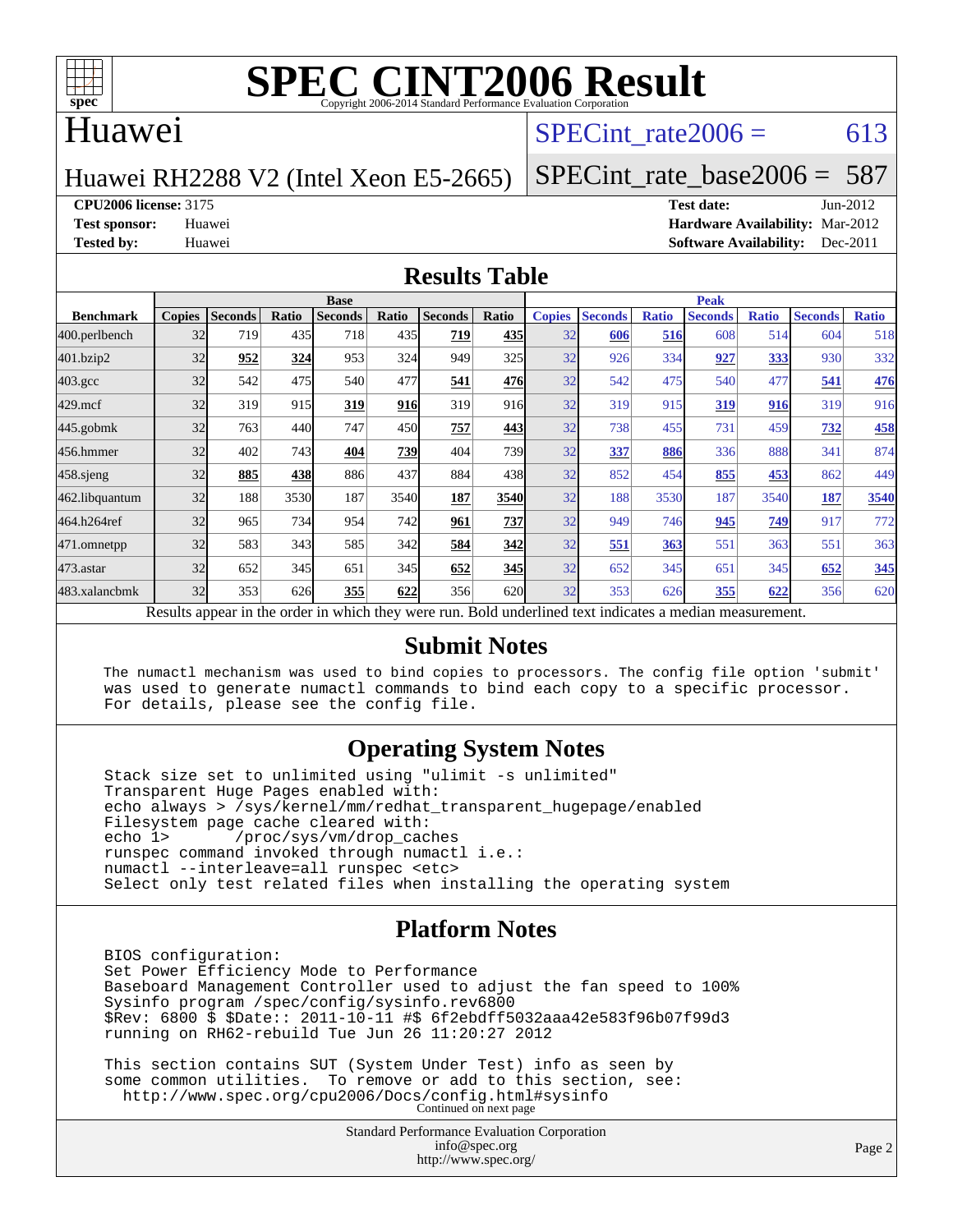

#### Huawei

SPECint rate $2006 = 613$ 

Huawei RH2288 V2 (Intel Xeon E5-2665)

[SPECint\\_rate\\_base2006 =](http://www.spec.org/auto/cpu2006/Docs/result-fields.html#SPECintratebase2006) 587

**[CPU2006 license:](http://www.spec.org/auto/cpu2006/Docs/result-fields.html#CPU2006license)** 3175 **[Test date:](http://www.spec.org/auto/cpu2006/Docs/result-fields.html#Testdate)** Jun-2012 **[Test sponsor:](http://www.spec.org/auto/cpu2006/Docs/result-fields.html#Testsponsor)** Huawei **[Hardware Availability:](http://www.spec.org/auto/cpu2006/Docs/result-fields.html#HardwareAvailability)** Mar-2012 **[Tested by:](http://www.spec.org/auto/cpu2006/Docs/result-fields.html#Testedby)** Huawei **[Software Availability:](http://www.spec.org/auto/cpu2006/Docs/result-fields.html#SoftwareAvailability)** Dec-2011

#### **[Platform Notes \(Continued\)](http://www.spec.org/auto/cpu2006/Docs/result-fields.html#PlatformNotes)**

 From /proc/cpuinfo model name : Intel(R) Xeon(R) CPU E5-2665 0 @ 2.40GHz 2 "physical id"s (chips) 32 "processors" cores, siblings (Caution: counting these is hw and system dependent. The following excerpts from /proc/cpuinfo might not be reliable. Use with caution.) cpu cores : 8 siblings : 16 physical 0: cores 0 1 2 3 4 5 6 7 physical 1: cores 0 1 2 3 4 5 6 7 cache size : 20480 KB From /proc/meminfo MemTotal: 132124032 kB<br>HugePages Total: 0 HugePages\_Total: 0 Hugepagesize: 2048 kB From /etc/\*release\* /etc/\*version\* redhat-release: Red Hat Enterprise Linux Server release 6.2 (Santiago) system-release: Red Hat Enterprise Linux Server release 6.2 (Santiago) system-release-cpe: cpe:/o:redhat:enterprise\_linux:6server:ga:server uname -a: Linux RH62-rebuild 2.6.32-220.el6.x86\_64 #1 SMP Wed Nov 9 08:03:13 EST 2011 x86\_64 x86\_64 x86\_64 GNU/Linux run-level 3 Jun 26 10:24 SPEC is set to: /spec Filesystem Type Size Used Avail Use% Mounted on<br>
/dev/sdal ext4 289G 45G 230G 17% / /dev/sda1 ext4 289G 45G 230G 17% / Additional information from dmidecode: (End of data from sysinfo program)

#### **[General Notes](http://www.spec.org/auto/cpu2006/Docs/result-fields.html#GeneralNotes)**

Environment variables set by runspec before the start of the run: LD\_LIBRARY\_PATH = "/spec/libs/32:/spec/libs/64"

 Binaries compiled on a system with 1x Core i7-860 CPU + 8GB memory using RHEL5.5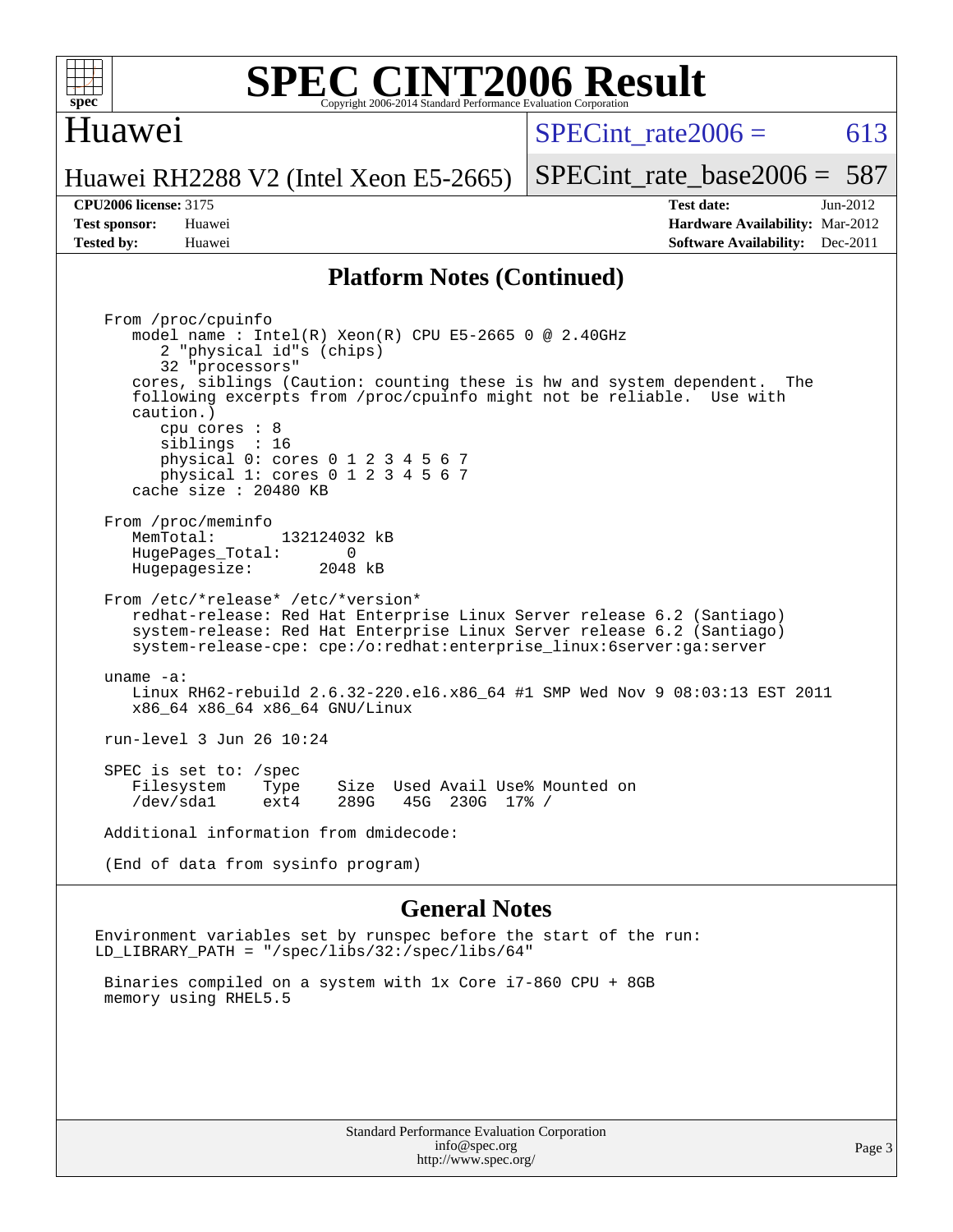

#### Huawei

SPECint rate  $2006 = 613$ 

Huawei RH2288 V2 (Intel Xeon E5-2665)

#### **[CPU2006 license:](http://www.spec.org/auto/cpu2006/Docs/result-fields.html#CPU2006license)** 3175 **[Test date:](http://www.spec.org/auto/cpu2006/Docs/result-fields.html#Testdate)** Jun-2012

[SPECint\\_rate\\_base2006 =](http://www.spec.org/auto/cpu2006/Docs/result-fields.html#SPECintratebase2006) 587

**[Test sponsor:](http://www.spec.org/auto/cpu2006/Docs/result-fields.html#Testsponsor)** Huawei **[Hardware Availability:](http://www.spec.org/auto/cpu2006/Docs/result-fields.html#HardwareAvailability)** Mar-2012 **[Tested by:](http://www.spec.org/auto/cpu2006/Docs/result-fields.html#Testedby)** Huawei **[Software Availability:](http://www.spec.org/auto/cpu2006/Docs/result-fields.html#SoftwareAvailability)** Dec-2011

## **[Base Compiler Invocation](http://www.spec.org/auto/cpu2006/Docs/result-fields.html#BaseCompilerInvocation)**

[C benchmarks](http://www.spec.org/auto/cpu2006/Docs/result-fields.html#Cbenchmarks): [icc -m32](http://www.spec.org/cpu2006/results/res2012q3/cpu2006-20120628-23258.flags.html#user_CCbase_intel_icc_5ff4a39e364c98233615fdd38438c6f2)

[C++ benchmarks:](http://www.spec.org/auto/cpu2006/Docs/result-fields.html#CXXbenchmarks) [icpc -m32](http://www.spec.org/cpu2006/results/res2012q3/cpu2006-20120628-23258.flags.html#user_CXXbase_intel_icpc_4e5a5ef1a53fd332b3c49e69c3330699)

## **[Base Portability Flags](http://www.spec.org/auto/cpu2006/Docs/result-fields.html#BasePortabilityFlags)**

 400.perlbench: [-DSPEC\\_CPU\\_LINUX\\_IA32](http://www.spec.org/cpu2006/results/res2012q3/cpu2006-20120628-23258.flags.html#b400.perlbench_baseCPORTABILITY_DSPEC_CPU_LINUX_IA32) 462.libquantum: [-DSPEC\\_CPU\\_LINUX](http://www.spec.org/cpu2006/results/res2012q3/cpu2006-20120628-23258.flags.html#b462.libquantum_baseCPORTABILITY_DSPEC_CPU_LINUX) 483.xalancbmk: [-DSPEC\\_CPU\\_LINUX](http://www.spec.org/cpu2006/results/res2012q3/cpu2006-20120628-23258.flags.html#b483.xalancbmk_baseCXXPORTABILITY_DSPEC_CPU_LINUX)

## **[Base Optimization Flags](http://www.spec.org/auto/cpu2006/Docs/result-fields.html#BaseOptimizationFlags)**

[C benchmarks](http://www.spec.org/auto/cpu2006/Docs/result-fields.html#Cbenchmarks):

[-xSSE4.2](http://www.spec.org/cpu2006/results/res2012q3/cpu2006-20120628-23258.flags.html#user_CCbase_f-xSSE42_f91528193cf0b216347adb8b939d4107) [-ipo](http://www.spec.org/cpu2006/results/res2012q3/cpu2006-20120628-23258.flags.html#user_CCbase_f-ipo) [-O3](http://www.spec.org/cpu2006/results/res2012q3/cpu2006-20120628-23258.flags.html#user_CCbase_f-O3) [-no-prec-div](http://www.spec.org/cpu2006/results/res2012q3/cpu2006-20120628-23258.flags.html#user_CCbase_f-no-prec-div) [-opt-prefetch](http://www.spec.org/cpu2006/results/res2012q3/cpu2006-20120628-23258.flags.html#user_CCbase_f-opt-prefetch) [-opt-mem-layout-trans=3](http://www.spec.org/cpu2006/results/res2012q3/cpu2006-20120628-23258.flags.html#user_CCbase_f-opt-mem-layout-trans_a7b82ad4bd7abf52556d4961a2ae94d5)

[C++ benchmarks:](http://www.spec.org/auto/cpu2006/Docs/result-fields.html#CXXbenchmarks)

[-xSSE4.2](http://www.spec.org/cpu2006/results/res2012q3/cpu2006-20120628-23258.flags.html#user_CXXbase_f-xSSE42_f91528193cf0b216347adb8b939d4107) [-ipo](http://www.spec.org/cpu2006/results/res2012q3/cpu2006-20120628-23258.flags.html#user_CXXbase_f-ipo) [-O3](http://www.spec.org/cpu2006/results/res2012q3/cpu2006-20120628-23258.flags.html#user_CXXbase_f-O3) [-no-prec-div](http://www.spec.org/cpu2006/results/res2012q3/cpu2006-20120628-23258.flags.html#user_CXXbase_f-no-prec-div) [-opt-prefetch](http://www.spec.org/cpu2006/results/res2012q3/cpu2006-20120628-23258.flags.html#user_CXXbase_f-opt-prefetch) [-opt-mem-layout-trans=3](http://www.spec.org/cpu2006/results/res2012q3/cpu2006-20120628-23258.flags.html#user_CXXbase_f-opt-mem-layout-trans_a7b82ad4bd7abf52556d4961a2ae94d5) [-Wl,-z,muldefs](http://www.spec.org/cpu2006/results/res2012q3/cpu2006-20120628-23258.flags.html#user_CXXbase_link_force_multiple1_74079c344b956b9658436fd1b6dd3a8a) [-L/smartheap -lsmartheap](http://www.spec.org/cpu2006/results/res2012q3/cpu2006-20120628-23258.flags.html#user_CXXbase_SmartHeap_7c9e394a5779e1a7fec7c221e123830c)

## **[Base Other Flags](http://www.spec.org/auto/cpu2006/Docs/result-fields.html#BaseOtherFlags)**

[C benchmarks](http://www.spec.org/auto/cpu2006/Docs/result-fields.html#Cbenchmarks):

403.gcc: [-Dalloca=\\_alloca](http://www.spec.org/cpu2006/results/res2012q3/cpu2006-20120628-23258.flags.html#b403.gcc_baseEXTRA_CFLAGS_Dalloca_be3056838c12de2578596ca5467af7f3)

## **[Peak Compiler Invocation](http://www.spec.org/auto/cpu2006/Docs/result-fields.html#PeakCompilerInvocation)**

[C benchmarks \(except as noted below\)](http://www.spec.org/auto/cpu2006/Docs/result-fields.html#Cbenchmarksexceptasnotedbelow): [icc -m32](http://www.spec.org/cpu2006/results/res2012q3/cpu2006-20120628-23258.flags.html#user_CCpeak_intel_icc_5ff4a39e364c98233615fdd38438c6f2) 400.perlbench: [icc -m64](http://www.spec.org/cpu2006/results/res2012q3/cpu2006-20120628-23258.flags.html#user_peakCCLD400_perlbench_intel_icc_64bit_bda6cc9af1fdbb0edc3795bac97ada53) 401.bzip2: [icc -m64](http://www.spec.org/cpu2006/results/res2012q3/cpu2006-20120628-23258.flags.html#user_peakCCLD401_bzip2_intel_icc_64bit_bda6cc9af1fdbb0edc3795bac97ada53)

456.hmmer: [icc -m64](http://www.spec.org/cpu2006/results/res2012q3/cpu2006-20120628-23258.flags.html#user_peakCCLD456_hmmer_intel_icc_64bit_bda6cc9af1fdbb0edc3795bac97ada53)

458.sjeng: [icc -m64](http://www.spec.org/cpu2006/results/res2012q3/cpu2006-20120628-23258.flags.html#user_peakCCLD458_sjeng_intel_icc_64bit_bda6cc9af1fdbb0edc3795bac97ada53)

```
C++ benchmarks: 
    icpc -m32
```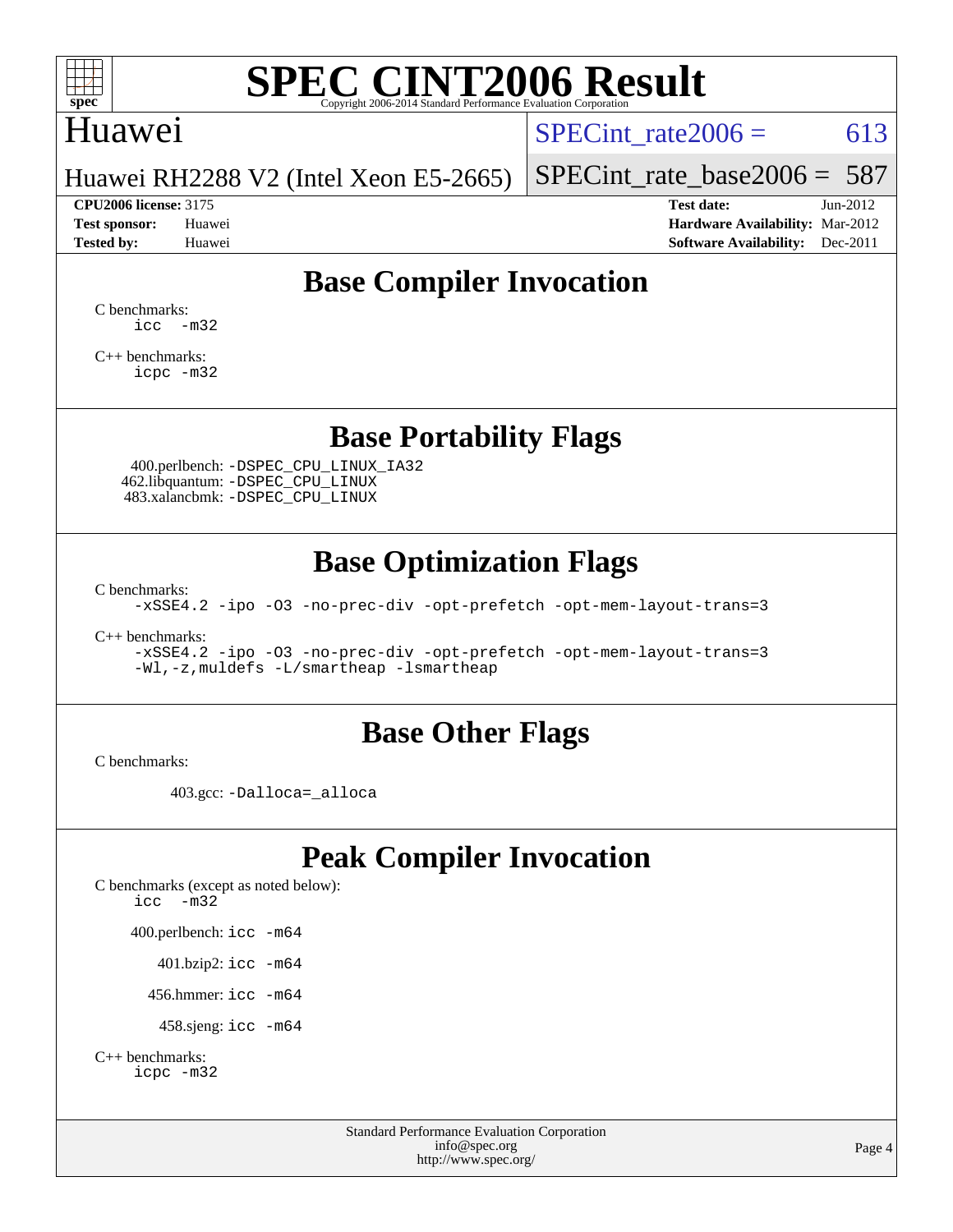

## Huawei

SPECint rate  $2006 = 613$ 

Huawei RH2288 V2 (Intel Xeon E5-2665)

[SPECint\\_rate\\_base2006 =](http://www.spec.org/auto/cpu2006/Docs/result-fields.html#SPECintratebase2006) 587

**[CPU2006 license:](http://www.spec.org/auto/cpu2006/Docs/result-fields.html#CPU2006license)** 3175 **[Test date:](http://www.spec.org/auto/cpu2006/Docs/result-fields.html#Testdate)** Jun-2012 **[Test sponsor:](http://www.spec.org/auto/cpu2006/Docs/result-fields.html#Testsponsor)** Huawei **[Hardware Availability:](http://www.spec.org/auto/cpu2006/Docs/result-fields.html#HardwareAvailability)** Mar-2012 **[Tested by:](http://www.spec.org/auto/cpu2006/Docs/result-fields.html#Testedby)** Huawei **[Software Availability:](http://www.spec.org/auto/cpu2006/Docs/result-fields.html#SoftwareAvailability)** Dec-2011

## **[Peak Portability Flags](http://www.spec.org/auto/cpu2006/Docs/result-fields.html#PeakPortabilityFlags)**

 400.perlbench: [-DSPEC\\_CPU\\_LP64](http://www.spec.org/cpu2006/results/res2012q3/cpu2006-20120628-23258.flags.html#b400.perlbench_peakCPORTABILITY_DSPEC_CPU_LP64) [-DSPEC\\_CPU\\_LINUX\\_X64](http://www.spec.org/cpu2006/results/res2012q3/cpu2006-20120628-23258.flags.html#b400.perlbench_peakCPORTABILITY_DSPEC_CPU_LINUX_X64) 401.bzip2: [-DSPEC\\_CPU\\_LP64](http://www.spec.org/cpu2006/results/res2012q3/cpu2006-20120628-23258.flags.html#suite_peakCPORTABILITY401_bzip2_DSPEC_CPU_LP64) 456.hmmer: [-DSPEC\\_CPU\\_LP64](http://www.spec.org/cpu2006/results/res2012q3/cpu2006-20120628-23258.flags.html#suite_peakCPORTABILITY456_hmmer_DSPEC_CPU_LP64) 458.sjeng: [-DSPEC\\_CPU\\_LP64](http://www.spec.org/cpu2006/results/res2012q3/cpu2006-20120628-23258.flags.html#suite_peakCPORTABILITY458_sjeng_DSPEC_CPU_LP64) 462.libquantum: [-DSPEC\\_CPU\\_LINUX](http://www.spec.org/cpu2006/results/res2012q3/cpu2006-20120628-23258.flags.html#b462.libquantum_peakCPORTABILITY_DSPEC_CPU_LINUX) 483.xalancbmk: [-DSPEC\\_CPU\\_LINUX](http://www.spec.org/cpu2006/results/res2012q3/cpu2006-20120628-23258.flags.html#b483.xalancbmk_peakCXXPORTABILITY_DSPEC_CPU_LINUX)

# **[Peak Optimization Flags](http://www.spec.org/auto/cpu2006/Docs/result-fields.html#PeakOptimizationFlags)**

[C benchmarks](http://www.spec.org/auto/cpu2006/Docs/result-fields.html#Cbenchmarks):

 400.perlbench: [-xSSE4.2](http://www.spec.org/cpu2006/results/res2012q3/cpu2006-20120628-23258.flags.html#user_peakPASS2_CFLAGSPASS2_LDCFLAGS400_perlbench_f-xSSE42_f91528193cf0b216347adb8b939d4107)(pass 2) [-prof-gen](http://www.spec.org/cpu2006/results/res2012q3/cpu2006-20120628-23258.flags.html#user_peakPASS1_CFLAGSPASS1_LDCFLAGS400_perlbench_prof_gen_e43856698f6ca7b7e442dfd80e94a8fc)(pass 1) [-ipo](http://www.spec.org/cpu2006/results/res2012q3/cpu2006-20120628-23258.flags.html#user_peakPASS2_CFLAGSPASS2_LDCFLAGS400_perlbench_f-ipo)(pass 2) [-O3](http://www.spec.org/cpu2006/results/res2012q3/cpu2006-20120628-23258.flags.html#user_peakPASS2_CFLAGSPASS2_LDCFLAGS400_perlbench_f-O3)(pass 2) [-no-prec-div](http://www.spec.org/cpu2006/results/res2012q3/cpu2006-20120628-23258.flags.html#user_peakPASS2_CFLAGSPASS2_LDCFLAGS400_perlbench_f-no-prec-div)(pass 2) [-prof-use](http://www.spec.org/cpu2006/results/res2012q3/cpu2006-20120628-23258.flags.html#user_peakPASS2_CFLAGSPASS2_LDCFLAGS400_perlbench_prof_use_bccf7792157ff70d64e32fe3e1250b55)(pass 2) [-auto-ilp32](http://www.spec.org/cpu2006/results/res2012q3/cpu2006-20120628-23258.flags.html#user_peakCOPTIMIZE400_perlbench_f-auto-ilp32)  $401.bzip2: -xSSE4.2(pass 2) -prof-qen(pass 1) -ipo(pass 2)$  $401.bzip2: -xSSE4.2(pass 2) -prof-qen(pass 1) -ipo(pass 2)$  $401.bzip2: -xSSE4.2(pass 2) -prof-qen(pass 1) -ipo(pass 2)$  $401.bzip2: -xSSE4.2(pass 2) -prof-qen(pass 1) -ipo(pass 2)$  $401.bzip2: -xSSE4.2(pass 2) -prof-qen(pass 1) -ipo(pass 2)$ [-O3](http://www.spec.org/cpu2006/results/res2012q3/cpu2006-20120628-23258.flags.html#user_peakPASS2_CFLAGSPASS2_LDCFLAGS401_bzip2_f-O3)(pass 2) [-no-prec-div](http://www.spec.org/cpu2006/results/res2012q3/cpu2006-20120628-23258.flags.html#user_peakPASS2_CFLAGSPASS2_LDCFLAGS401_bzip2_f-no-prec-div)(pass 2) [-prof-use](http://www.spec.org/cpu2006/results/res2012q3/cpu2006-20120628-23258.flags.html#user_peakPASS2_CFLAGSPASS2_LDCFLAGS401_bzip2_prof_use_bccf7792157ff70d64e32fe3e1250b55)(pass 2) [-opt-prefetch](http://www.spec.org/cpu2006/results/res2012q3/cpu2006-20120628-23258.flags.html#user_peakCOPTIMIZE401_bzip2_f-opt-prefetch) [-auto-ilp32](http://www.spec.org/cpu2006/results/res2012q3/cpu2006-20120628-23258.flags.html#user_peakCOPTIMIZE401_bzip2_f-auto-ilp32) [-ansi-alias](http://www.spec.org/cpu2006/results/res2012q3/cpu2006-20120628-23258.flags.html#user_peakCOPTIMIZE401_bzip2_f-ansi-alias)  $403.\text{sec: basepeak}$  = yes 429.mcf: basepeak = yes 445.gobmk: [-xSSE4.2](http://www.spec.org/cpu2006/results/res2012q3/cpu2006-20120628-23258.flags.html#user_peakPASS2_CFLAGSPASS2_LDCFLAGS445_gobmk_f-xSSE42_f91528193cf0b216347adb8b939d4107)(pass 2) [-prof-gen](http://www.spec.org/cpu2006/results/res2012q3/cpu2006-20120628-23258.flags.html#user_peakPASS1_CFLAGSPASS1_LDCFLAGS445_gobmk_prof_gen_e43856698f6ca7b7e442dfd80e94a8fc)(pass 1) [-prof-use](http://www.spec.org/cpu2006/results/res2012q3/cpu2006-20120628-23258.flags.html#user_peakPASS2_CFLAGSPASS2_LDCFLAGS445_gobmk_prof_use_bccf7792157ff70d64e32fe3e1250b55)(pass 2) [-ansi-alias](http://www.spec.org/cpu2006/results/res2012q3/cpu2006-20120628-23258.flags.html#user_peakCOPTIMIZE445_gobmk_f-ansi-alias) [-opt-mem-layout-trans=3](http://www.spec.org/cpu2006/results/res2012q3/cpu2006-20120628-23258.flags.html#user_peakCOPTIMIZE445_gobmk_f-opt-mem-layout-trans_a7b82ad4bd7abf52556d4961a2ae94d5) 456.hmmer: [-xSSE4.2](http://www.spec.org/cpu2006/results/res2012q3/cpu2006-20120628-23258.flags.html#user_peakCOPTIMIZE456_hmmer_f-xSSE42_f91528193cf0b216347adb8b939d4107) [-ipo](http://www.spec.org/cpu2006/results/res2012q3/cpu2006-20120628-23258.flags.html#user_peakCOPTIMIZE456_hmmer_f-ipo) [-O3](http://www.spec.org/cpu2006/results/res2012q3/cpu2006-20120628-23258.flags.html#user_peakCOPTIMIZE456_hmmer_f-O3) [-no-prec-div](http://www.spec.org/cpu2006/results/res2012q3/cpu2006-20120628-23258.flags.html#user_peakCOPTIMIZE456_hmmer_f-no-prec-div) [-unroll2](http://www.spec.org/cpu2006/results/res2012q3/cpu2006-20120628-23258.flags.html#user_peakCOPTIMIZE456_hmmer_f-unroll_784dae83bebfb236979b41d2422d7ec2) [-auto-ilp32](http://www.spec.org/cpu2006/results/res2012q3/cpu2006-20120628-23258.flags.html#user_peakCOPTIMIZE456_hmmer_f-auto-ilp32) 458.sjeng: [-xSSE4.2](http://www.spec.org/cpu2006/results/res2012q3/cpu2006-20120628-23258.flags.html#user_peakPASS2_CFLAGSPASS2_LDCFLAGS458_sjeng_f-xSSE42_f91528193cf0b216347adb8b939d4107)(pass 2) [-prof-gen](http://www.spec.org/cpu2006/results/res2012q3/cpu2006-20120628-23258.flags.html#user_peakPASS1_CFLAGSPASS1_LDCFLAGS458_sjeng_prof_gen_e43856698f6ca7b7e442dfd80e94a8fc)(pass 1) [-ipo](http://www.spec.org/cpu2006/results/res2012q3/cpu2006-20120628-23258.flags.html#user_peakPASS2_CFLAGSPASS2_LDCFLAGS458_sjeng_f-ipo)(pass 2) [-O3](http://www.spec.org/cpu2006/results/res2012q3/cpu2006-20120628-23258.flags.html#user_peakPASS2_CFLAGSPASS2_LDCFLAGS458_sjeng_f-O3)(pass 2) [-no-prec-div](http://www.spec.org/cpu2006/results/res2012q3/cpu2006-20120628-23258.flags.html#user_peakPASS2_CFLAGSPASS2_LDCFLAGS458_sjeng_f-no-prec-div)(pass 2) [-prof-use](http://www.spec.org/cpu2006/results/res2012q3/cpu2006-20120628-23258.flags.html#user_peakPASS2_CFLAGSPASS2_LDCFLAGS458_sjeng_prof_use_bccf7792157ff70d64e32fe3e1250b55)(pass 2) [-unroll4](http://www.spec.org/cpu2006/results/res2012q3/cpu2006-20120628-23258.flags.html#user_peakCOPTIMIZE458_sjeng_f-unroll_4e5e4ed65b7fd20bdcd365bec371b81f) [-auto-ilp32](http://www.spec.org/cpu2006/results/res2012q3/cpu2006-20120628-23258.flags.html#user_peakCOPTIMIZE458_sjeng_f-auto-ilp32)  $462$ .libquantum: basepeak = yes

 464.h264ref: [-xSSE4.2](http://www.spec.org/cpu2006/results/res2012q3/cpu2006-20120628-23258.flags.html#user_peakPASS2_CFLAGSPASS2_LDCFLAGS464_h264ref_f-xSSE42_f91528193cf0b216347adb8b939d4107)(pass 2) [-prof-gen](http://www.spec.org/cpu2006/results/res2012q3/cpu2006-20120628-23258.flags.html#user_peakPASS1_CFLAGSPASS1_LDCFLAGS464_h264ref_prof_gen_e43856698f6ca7b7e442dfd80e94a8fc)(pass 1) [-ipo](http://www.spec.org/cpu2006/results/res2012q3/cpu2006-20120628-23258.flags.html#user_peakPASS2_CFLAGSPASS2_LDCFLAGS464_h264ref_f-ipo)(pass 2) [-O3](http://www.spec.org/cpu2006/results/res2012q3/cpu2006-20120628-23258.flags.html#user_peakPASS2_CFLAGSPASS2_LDCFLAGS464_h264ref_f-O3)(pass 2) [-no-prec-div](http://www.spec.org/cpu2006/results/res2012q3/cpu2006-20120628-23258.flags.html#user_peakPASS2_CFLAGSPASS2_LDCFLAGS464_h264ref_f-no-prec-div)(pass 2) [-prof-use](http://www.spec.org/cpu2006/results/res2012q3/cpu2006-20120628-23258.flags.html#user_peakPASS2_CFLAGSPASS2_LDCFLAGS464_h264ref_prof_use_bccf7792157ff70d64e32fe3e1250b55)(pass 2) [-unroll2](http://www.spec.org/cpu2006/results/res2012q3/cpu2006-20120628-23258.flags.html#user_peakCOPTIMIZE464_h264ref_f-unroll_784dae83bebfb236979b41d2422d7ec2) [-ansi-alias](http://www.spec.org/cpu2006/results/res2012q3/cpu2006-20120628-23258.flags.html#user_peakCOPTIMIZE464_h264ref_f-ansi-alias)

[C++ benchmarks:](http://www.spec.org/auto/cpu2006/Docs/result-fields.html#CXXbenchmarks)

 471.omnetpp: [-xSSE4.2](http://www.spec.org/cpu2006/results/res2012q3/cpu2006-20120628-23258.flags.html#user_peakPASS2_CXXFLAGSPASS2_LDCXXFLAGS471_omnetpp_f-xSSE42_f91528193cf0b216347adb8b939d4107)(pass 2) [-prof-gen](http://www.spec.org/cpu2006/results/res2012q3/cpu2006-20120628-23258.flags.html#user_peakPASS1_CXXFLAGSPASS1_LDCXXFLAGS471_omnetpp_prof_gen_e43856698f6ca7b7e442dfd80e94a8fc)(pass 1) [-ipo](http://www.spec.org/cpu2006/results/res2012q3/cpu2006-20120628-23258.flags.html#user_peakPASS2_CXXFLAGSPASS2_LDCXXFLAGS471_omnetpp_f-ipo)(pass 2) [-O3](http://www.spec.org/cpu2006/results/res2012q3/cpu2006-20120628-23258.flags.html#user_peakPASS2_CXXFLAGSPASS2_LDCXXFLAGS471_omnetpp_f-O3)(pass 2) [-no-prec-div](http://www.spec.org/cpu2006/results/res2012q3/cpu2006-20120628-23258.flags.html#user_peakPASS2_CXXFLAGSPASS2_LDCXXFLAGS471_omnetpp_f-no-prec-div)(pass 2) [-prof-use](http://www.spec.org/cpu2006/results/res2012q3/cpu2006-20120628-23258.flags.html#user_peakPASS2_CXXFLAGSPASS2_LDCXXFLAGS471_omnetpp_prof_use_bccf7792157ff70d64e32fe3e1250b55)(pass 2) [-ansi-alias](http://www.spec.org/cpu2006/results/res2012q3/cpu2006-20120628-23258.flags.html#user_peakCXXOPTIMIZE471_omnetpp_f-ansi-alias) [-opt-ra-region-strategy=block](http://www.spec.org/cpu2006/results/res2012q3/cpu2006-20120628-23258.flags.html#user_peakCXXOPTIMIZE471_omnetpp_f-opt-ra-region-strategy_a0a37c372d03933b2a18d4af463c1f69) [-Wl,-z,muldefs](http://www.spec.org/cpu2006/results/res2012q3/cpu2006-20120628-23258.flags.html#user_peakEXTRA_LDFLAGS471_omnetpp_link_force_multiple1_74079c344b956b9658436fd1b6dd3a8a) [-L/smartheap -lsmartheap](http://www.spec.org/cpu2006/results/res2012q3/cpu2006-20120628-23258.flags.html#user_peakEXTRA_LIBS471_omnetpp_SmartHeap_7c9e394a5779e1a7fec7c221e123830c)

473.astar: basepeak = yes

Continued on next page